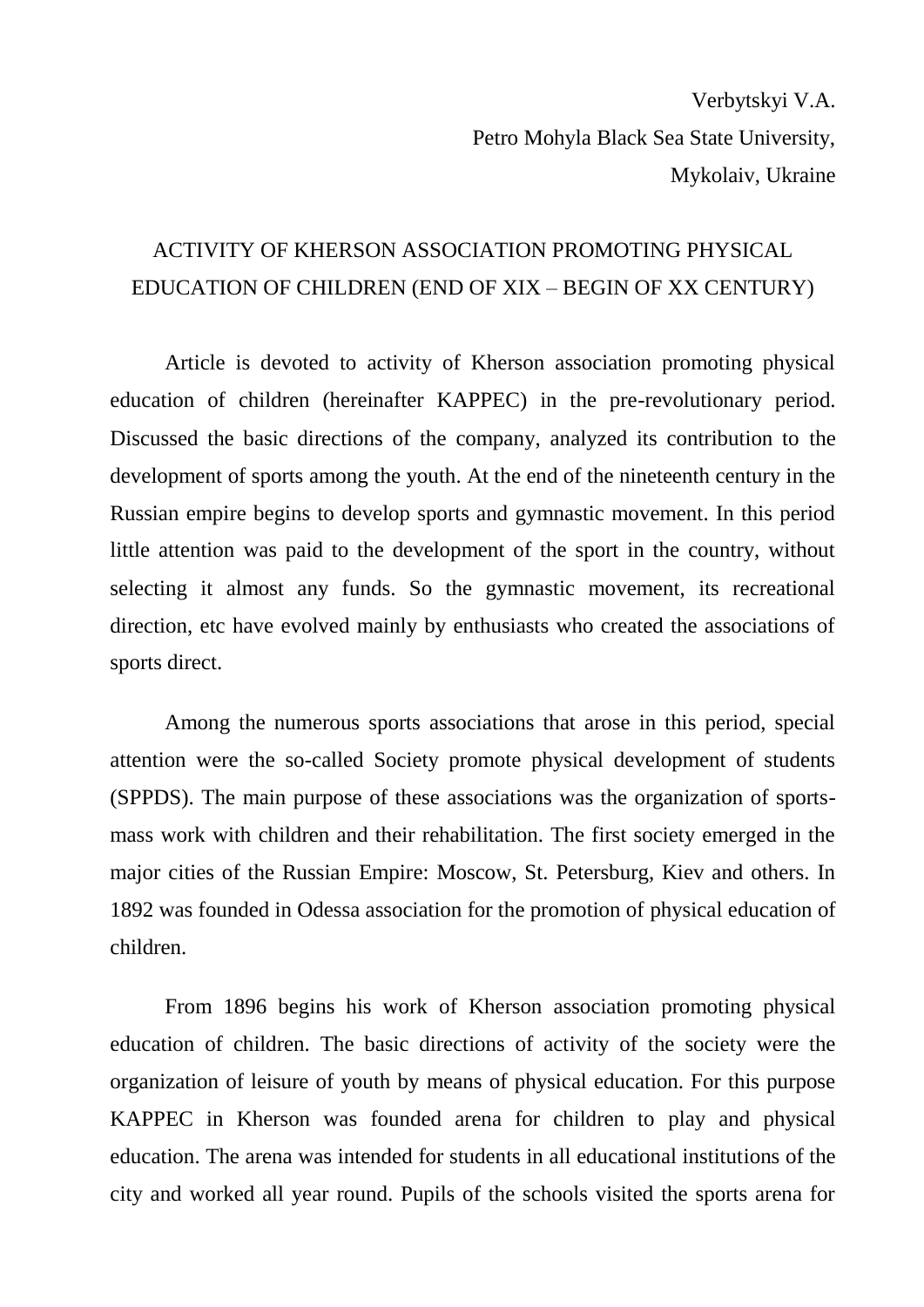free. Base classes consisted of mobile games with objects without them. For the season was up to 60 different games. In addition, students were engaged in the Swedish gymnastics, athletics opportunities and played soccer.

In the winter the arena became ice skating rink. To guide the games and exercise the company each year, specifically from St. Petersburg were graduate courses of Lesgaft P. F., who were at the time among the best trained of physical education instructors in the country.

At the site were created good conditions for sports activities. The company constantly has cared about logistics. On the arena were created by gymnastic grounds, places for athletics built fields for soccer and tennis, regularly updated sports equipment. In 1905, at the sports arena was completed covered building that was named at first "children's home", and then "Municipal Auditorium". It was intended for organization of gymnastic exercises, children's games, summer rink, lectures on medicine, holding performances, children's parties, concerts, scientific exhibitions etc.

Every year, in order to promote physical trainings, in spring and autumn at all sports arenas were football, basketball competitions, English tennis, croquet, bowling pins and other games. Competitions usually lasted about two months. The sports arena was very popular among children. For 14 years (1898-1912-2003) it was visited by a huge number of pupils – 871 927 inhabitants, an ice skating rink - 67 139 people.

Special love among pupils of the schools used a different sort of outing. Mostly these were one-day aquatic excursions on the Islands, boating, hiking in the forest or fruit garden, excursions to industrial enterprises, in museums, exhibitions, etc. Kids having while them traveling on the nature fun, playing musical instruments, sang songs, danced, played in a variety of outdoor games. Starting from 1909 srarted excursions to other cities – Mykolaiv, Odessa, Crimea, etc. In the period 1900-1912, the total amount spent by the company walks and